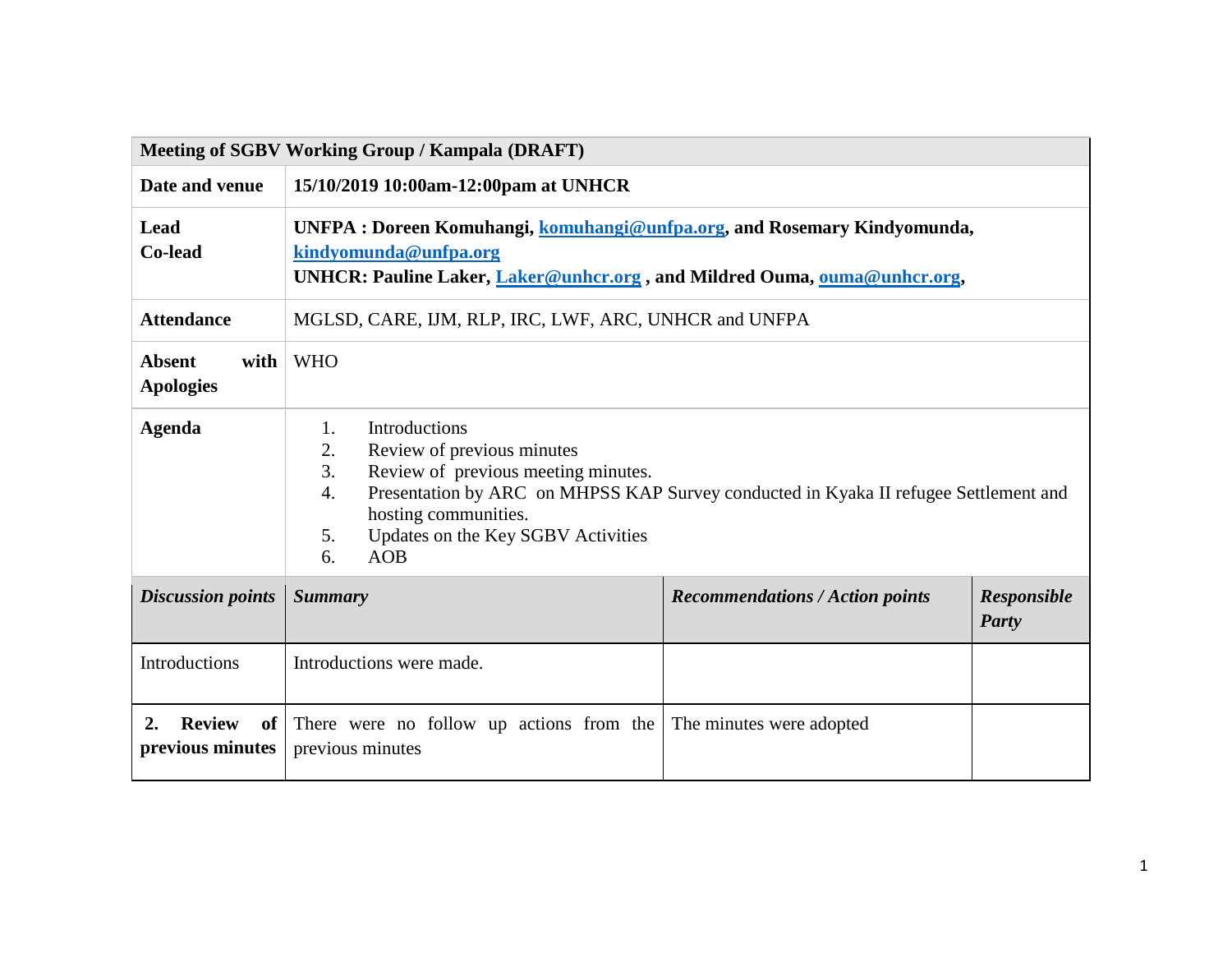| 3.<br><b>Presentation</b><br><b>ARC</b> on<br>by<br><b>MHPSS</b><br><b>KAP</b><br><b>Survey</b><br>conducted<br>in<br>Kyaka II refugee<br><b>Settlement</b><br>and<br>hosting in 2018 | -ARC is the main implementing partner for<br>mental health and psychosocial in Kyaka II<br>settlement. They made presentations on<br>MHPSS findings from two surveys conducted<br>in Kyaka II refugee settlement in 2018 and<br>2019.<br>-The 2019 survey was a follow up assessment<br>which focused on gauging the psychosocial<br>wellbeing of the new arrivals in Kyaka with a<br>bid to assess overlapping effects and trends of<br>MH concerns among the old and new caseloads.<br>-The survey targeted new arrivals and those<br>who had been in the settlement aged between<br>12-45+ although actual participants in the study<br>started from 13 years. There were more female<br>respondents than men.<br>Insights in the study<br>-Kyakka has a high number of people who have<br>not received any formal education.<br>-War, accidents and chronic illnesses among the<br>most significant causes of distress.<br>-Listening to gospel music, alcoholism,<br>smoking etc. was listed among the top coping<br>mechanisms for respondents<br>-The community can tell MH needs by referring<br>to some symptoms. Slightly over 50% knew<br>someone with a mental health need<br>-Quest for resettlement including information<br>gaps around the issue emerged as one of the<br>most emphasized drivers for mental health<br>needs raised by respondents.<br>-It was established that the community has | It was suggested that ARC<br>strengthens linkages between the<br>two presentations (surveys) for ease<br>of analysis or usability of findings<br>by the different actors.<br>The study did not fully address the<br>linkage between MHPSS and<br><b>SGBV</b><br>Partners observed that resettlement<br>lo<br>is quite misunderstood by refugees.<br>UNHCR requested to continue to<br>share information across refugee<br>platforms<br>There is need to clearly highlight<br>lo<br>the MHPSS prevalence in Kyakka<br>for purposes of advocacy. Suicide<br>trends in Kyakka were not alarming<br>according to records Police and<br>Health Units.<br>Sexual minorities continue to<br>struggle with access to services.<br>ARC to follow up a slot in the<br>SGBV working group to share their<br>work with sexual minorities<br>focused MHPSS<br>Strengthening community-based<br>$\bullet$<br>structures can strengthen MHPSS<br>services.<br>There is need to strengthen the link<br>between MHPSS and SGBV | <b>UNHCR</b><br><b>ARC</b> |
|---------------------------------------------------------------------------------------------------------------------------------------------------------------------------------------|-------------------------------------------------------------------------------------------------------------------------------------------------------------------------------------------------------------------------------------------------------------------------------------------------------------------------------------------------------------------------------------------------------------------------------------------------------------------------------------------------------------------------------------------------------------------------------------------------------------------------------------------------------------------------------------------------------------------------------------------------------------------------------------------------------------------------------------------------------------------------------------------------------------------------------------------------------------------------------------------------------------------------------------------------------------------------------------------------------------------------------------------------------------------------------------------------------------------------------------------------------------------------------------------------------------------------------------------------------------------------------------------------------------------|---------------------------------------------------------------------------------------------------------------------------------------------------------------------------------------------------------------------------------------------------------------------------------------------------------------------------------------------------------------------------------------------------------------------------------------------------------------------------------------------------------------------------------------------------------------------------------------------------------------------------------------------------------------------------------------------------------------------------------------------------------------------------------------------------------------------------------------------------------------------------------------------------------------------------------------------------------------------------------------------------------------|----------------------------|
|---------------------------------------------------------------------------------------------------------------------------------------------------------------------------------------|-------------------------------------------------------------------------------------------------------------------------------------------------------------------------------------------------------------------------------------------------------------------------------------------------------------------------------------------------------------------------------------------------------------------------------------------------------------------------------------------------------------------------------------------------------------------------------------------------------------------------------------------------------------------------------------------------------------------------------------------------------------------------------------------------------------------------------------------------------------------------------------------------------------------------------------------------------------------------------------------------------------------------------------------------------------------------------------------------------------------------------------------------------------------------------------------------------------------------------------------------------------------------------------------------------------------------------------------------------------------------------------------------------------------|---------------------------------------------------------------------------------------------------------------------------------------------------------------------------------------------------------------------------------------------------------------------------------------------------------------------------------------------------------------------------------------------------------------------------------------------------------------------------------------------------------------------------------------------------------------------------------------------------------------------------------------------------------------------------------------------------------------------------------------------------------------------------------------------------------------------------------------------------------------------------------------------------------------------------------------------------------------------------------------------------------------|----------------------------|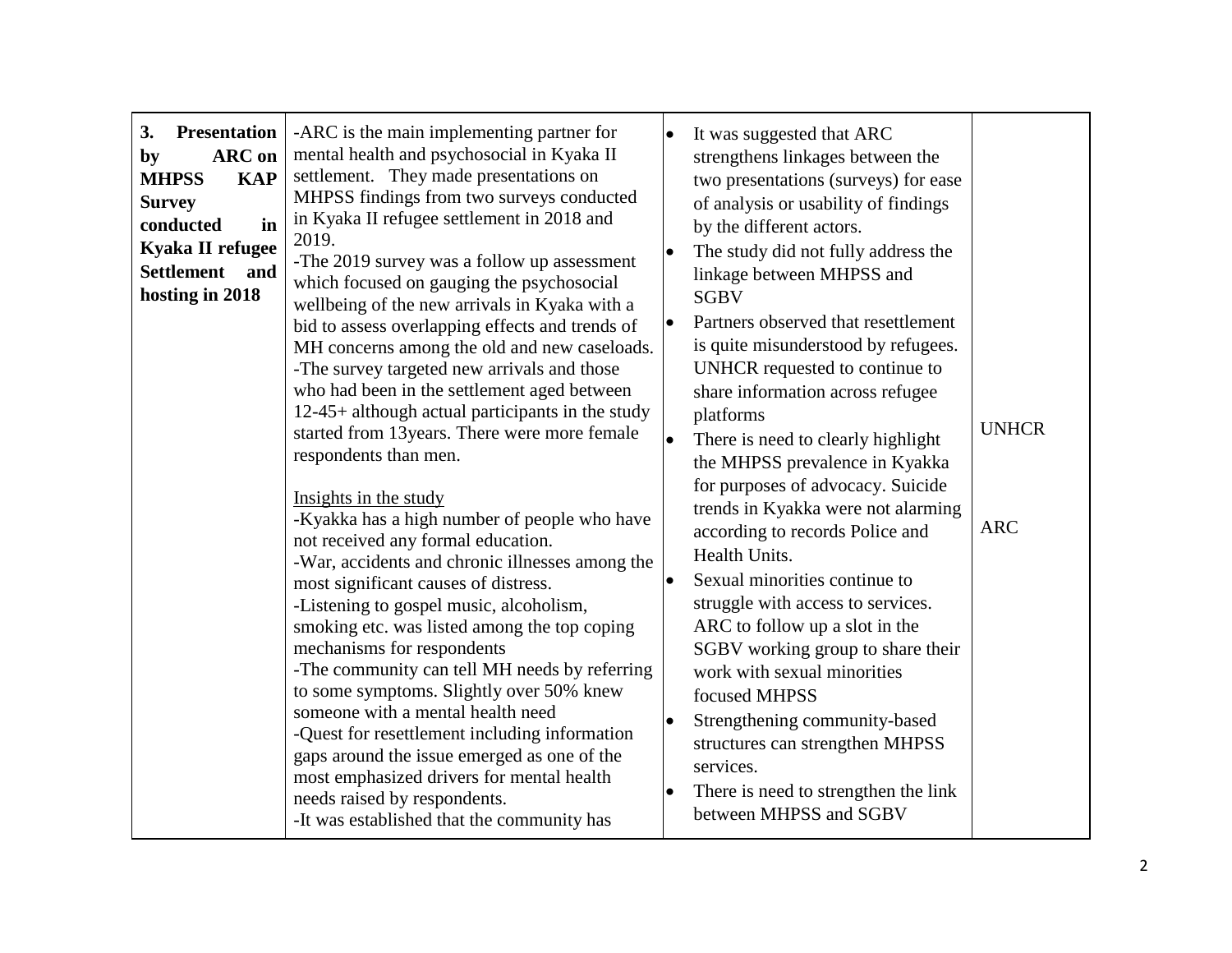|                                                | tailored names referring to individuals who<br>manifest mental health needs for instance<br>Kiwelewele<br>-SGBV mentioned as a risk for mental health<br>needs.<br>-Water points are hotspots for SGBV while<br>most male survivors are automatically labeled<br>as having mental health condition<br>-KIs highlighted need for mainstreaming<br>interventions as there still are more needs in the<br>communities.<br>-Influx of new arrivals is associated with high<br>distress levels among refugees already in the<br>settlements. Their presence triggers fresh<br>memories of their experiences while in their<br>countries of origin as well as in transit to<br>settlement in Uganda.<br>-In other cases, those already in the settlement<br>are anxious about sharing resources with new<br>arrivals which further increases distress. | including through awareness<br>activities among others.<br>Access is affected by long distances<br>for clients to service points<br>$\bullet$ |             |
|------------------------------------------------|--------------------------------------------------------------------------------------------------------------------------------------------------------------------------------------------------------------------------------------------------------------------------------------------------------------------------------------------------------------------------------------------------------------------------------------------------------------------------------------------------------------------------------------------------------------------------------------------------------------------------------------------------------------------------------------------------------------------------------------------------------------------------------------------------------------------------------------------------|-----------------------------------------------------------------------------------------------------------------------------------------------|-------------|
| <b>Key</b><br><b>Partner</b><br><b>Updates</b> | <b>CARE</b><br>Visited Sebagoro in Kyangwali and provided<br>material assistance such as cloths and food to<br>the new arrivals.<br>$IRC$ – launched a new 3-year program with<br>funding from BPRM with Mercy Corps and<br>YARID targeting Urban refugees in Makindye,<br>Kamwokya and Kawempe. They will be<br>providing capacity for partners and through<br>existing structures                                                                                                                                                                                                                                                                                                                                                                                                                                                              | All to Note                                                                                                                                   | All to Note |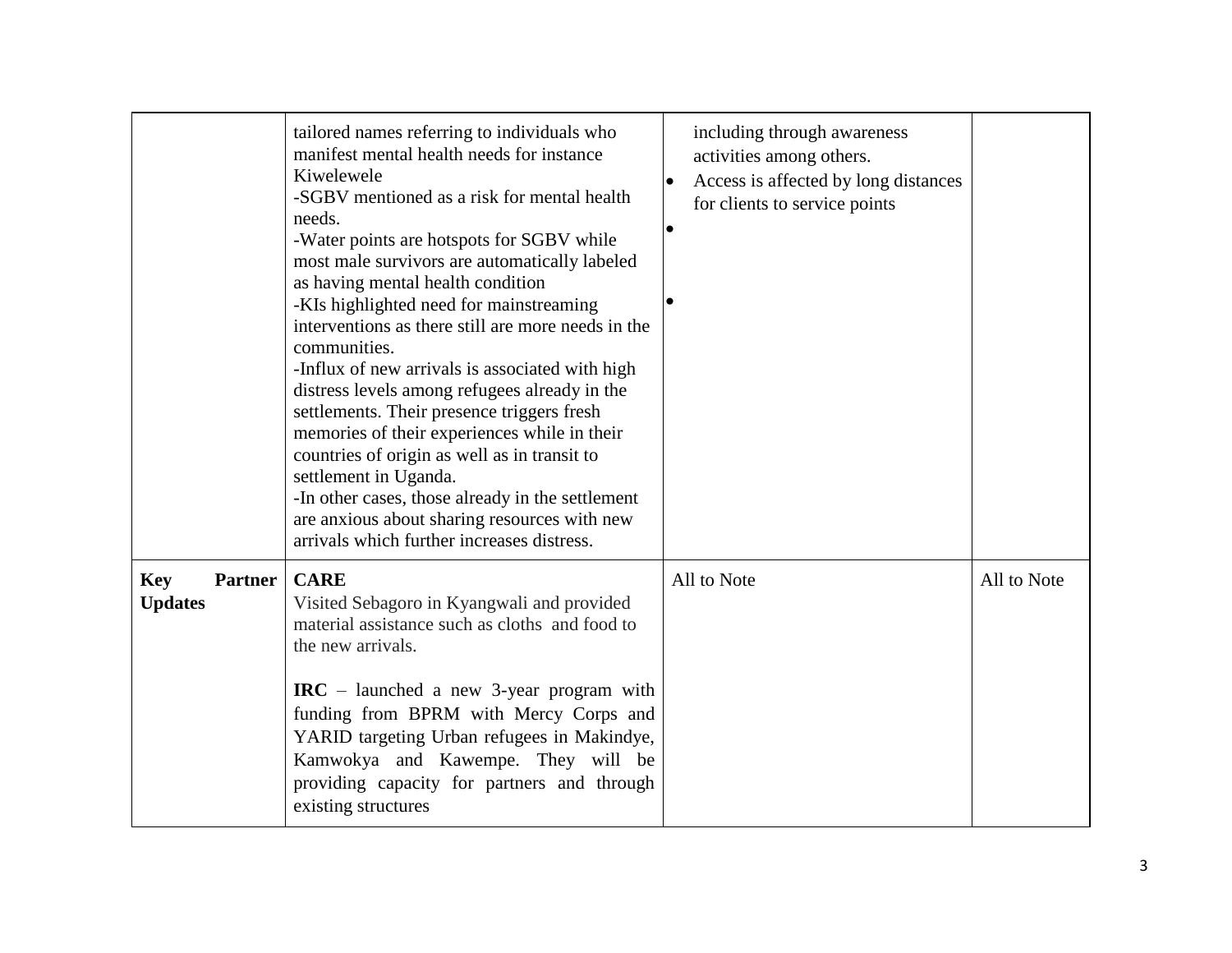| <b>ARC</b>                                        |  |
|---------------------------------------------------|--|
| -Successfully concluded the PRM year              |  |
| funding in Nakivale, Oruchinga, Kyangwale,        |  |
| Bidibidi and Kyaka II and Implementation for      |  |
| year II has started.                              |  |
| -Conducted a training for Judicial Officers in    |  |
| Nakivale and Oruchinga settlemts.                 |  |
| -Organizing for Clinical Management of Rape       |  |
| training in Palabek and this will be jointly done |  |
| with IRC targeting health workers, police and     |  |
| judicial officers.                                |  |
| -Plans for the SASA! start phase assessment are   |  |
| underway in Kyangwali for the new villages        |  |
| -BidiBidi and Palabek - Planning for transition   |  |
| to support phase. A rapid assessment is being     |  |
| planned.                                          |  |
| <b>TPO Uganda</b>                                 |  |
| - On going screening on MH in Kyaka and           |  |
| Palabek                                           |  |
| Provided Psychological First Aid Trainings to     |  |
| actors in Palabek                                 |  |
| - Conducting Ongoing Cognitive Behavioral         |  |
| Therapy activities for survivors of SGBV in       |  |
| Kiryandongo, Bidibidi, Palorinya, Palabek,        |  |
| Adjumani, Arua and Kyakka                         |  |
| <b>LWF</b>                                        |  |
| SASA! rapid assessment for support phase          |  |

┬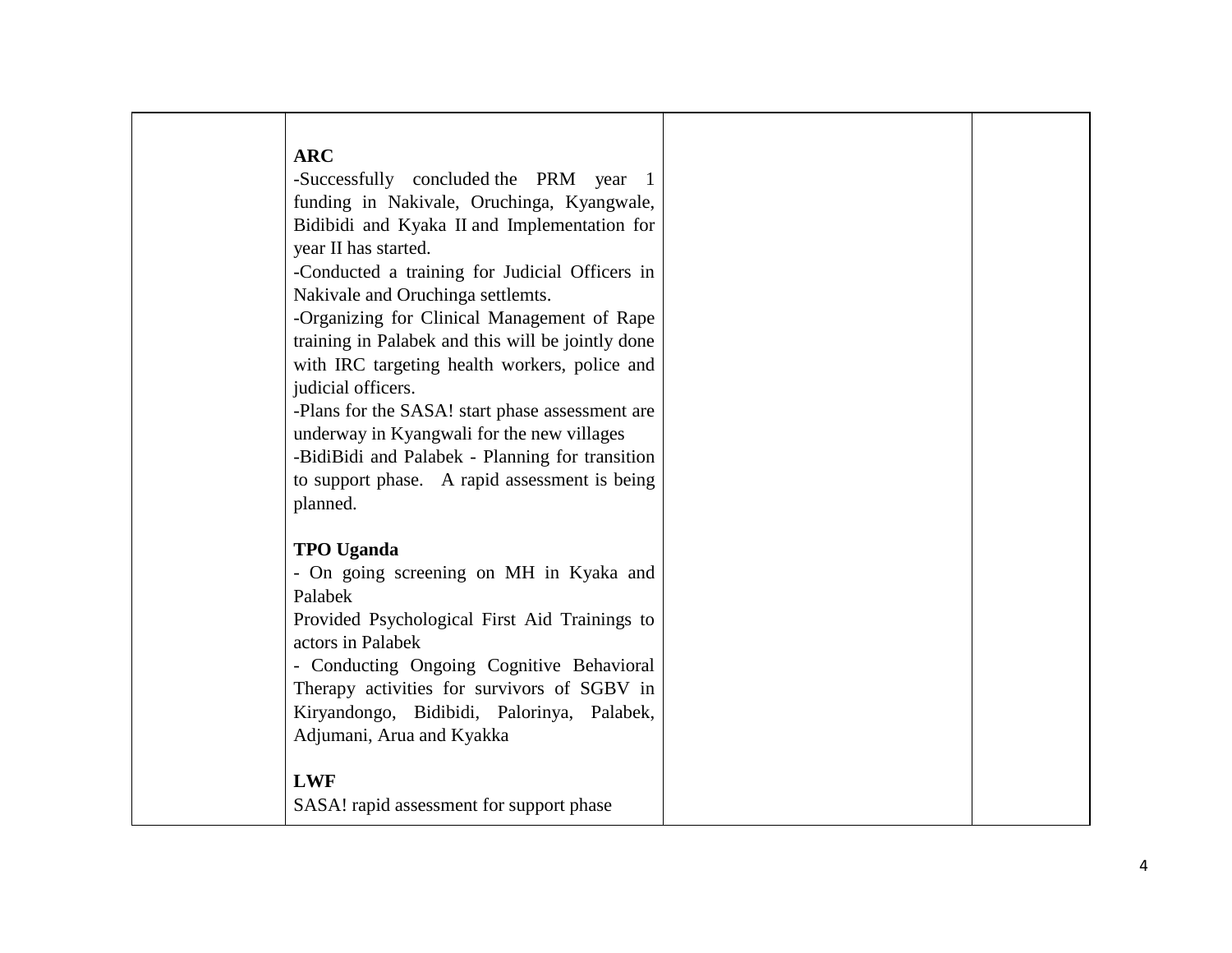| Received 400 dignity kits<br>Leading the sixteen days of activism                                                                                                                                                                                                                     |                                                                                                                                            |              |
|---------------------------------------------------------------------------------------------------------------------------------------------------------------------------------------------------------------------------------------------------------------------------------------|--------------------------------------------------------------------------------------------------------------------------------------------|--------------|
| <b>DRC</b><br>Informed the meeting Ongoing discussions<br>around the sexual offenses bill offer an<br>opportunity for partners to engage                                                                                                                                              | Provide additional information<br>on<br>where activities will be scheduled.                                                                |              |
| <b>Interaid Uganda</b><br>Conducted ongoing activities on SGBV case<br>management and awareness among the urban<br>refugees.                                                                                                                                                          |                                                                                                                                            |              |
| <b>UNHCR</b><br>UN staff were trained by Raising voices on<br>SASA! Together. UNDP received a 4year<br>Livelihood funding to support host community<br>and refugees in Adjumani, Lawmo, and Moyo.<br>The funding will address the livelihood gaps for<br>PSNs in the three locations. |                                                                                                                                            |              |
| <b>UNFPA</b> is working with Inter religious council<br>at national level on SGBV prevention and<br>response activities.<br>Delivered 450 dignity kits in Adjumani                                                                                                                    |                                                                                                                                            |              |
| <b>MGLSD</b><br>-National Male involvement strategy. Expect<br>adapt the<br>strategy<br>in<br>the<br>partners<br>to                                                                                                                                                                   | MGLSD to disseminate soft copies or<br>hard copies to partners<br>Harmonization will determine the<br>participation of MGLSD as a co-chair | <b>MGLSD</b> |